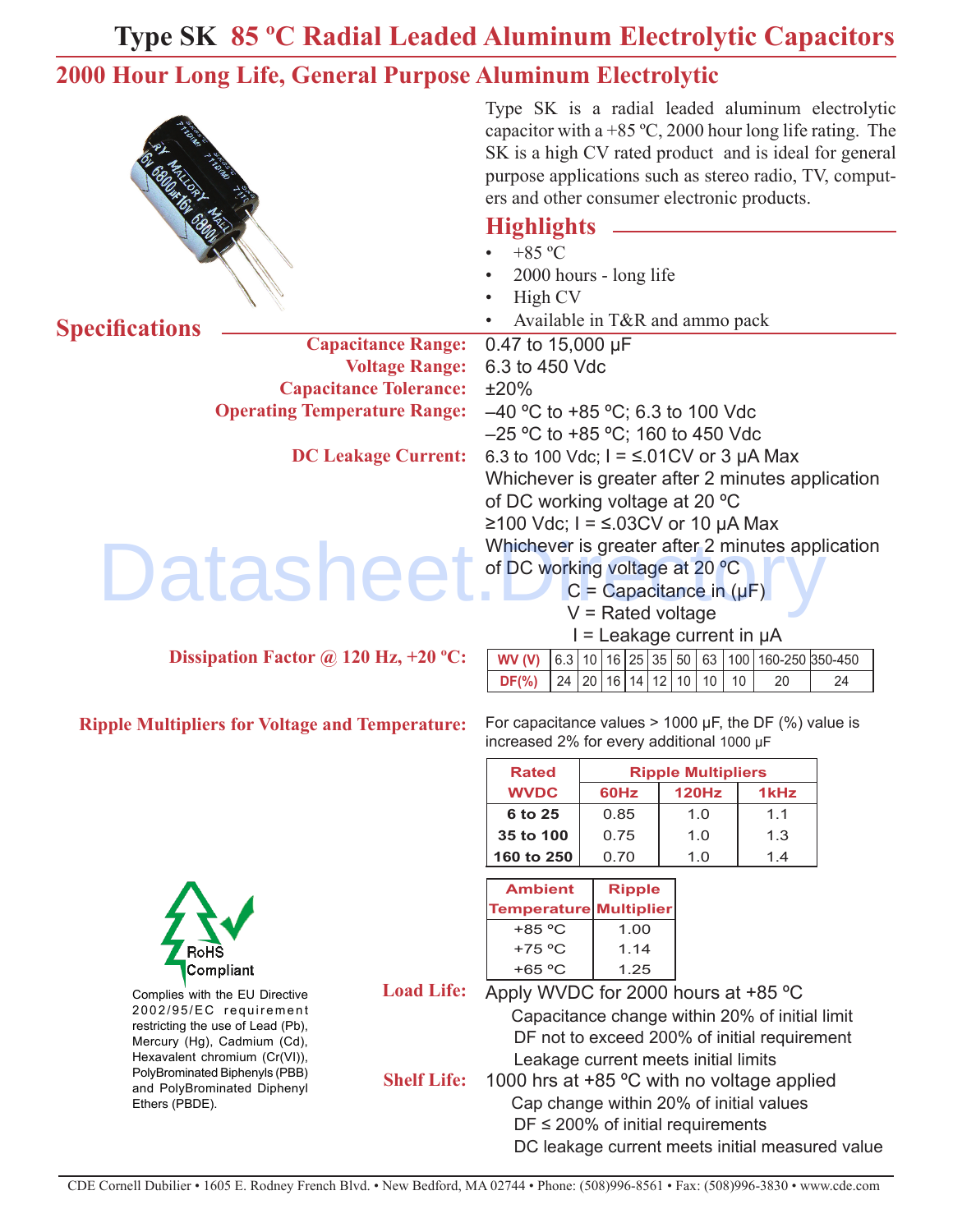#### **Outline Drawing**



**Outline Dimensions**

Vinyl sleeve adds .5 Max. to diameter and 2.0 Max. to length

#### **Part Numbering System** diameters 6.3 and greater



#### **Temperature Characteristics**



### **Load Life Characteristics**

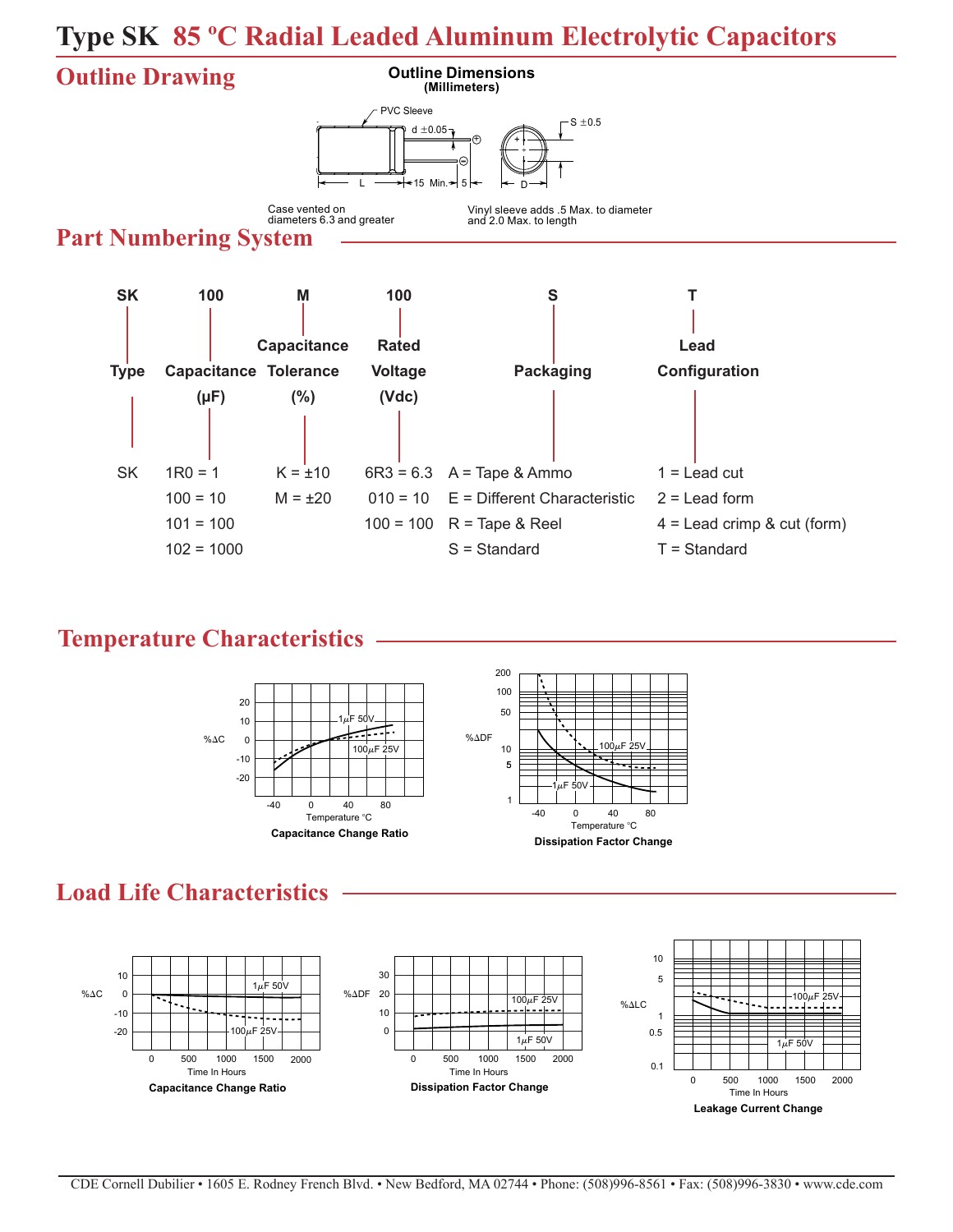#### **Ratings**

| <b>120 Hz</b><br><b>120 Hz</b><br><b>Catalog</b><br>Size in. (mm)<br><b>Lead Dia.</b><br>$+25 °C$<br>+85 °C<br><b>Lead Space</b><br><b>Part Number</b><br><b>Diameter</b><br>Cap<br>Length<br>$(\mu F)$<br>$(\Omega)$<br>(mA)<br>(D)<br>(d)<br>(L)<br>(S)<br>6.3 Vdc (8 Volts Surge)<br>100<br>2.92<br>.433(11.0)<br>.079(2.0)<br>SK101M6R3ST<br>130<br>.197(5.0)<br>220<br>1.33<br>240<br>$.248(6.3)$ .433 (11.0)<br>.098(2.5)<br>SK221M6R3ST<br>.0197(0.5)<br>330<br>0.88<br>300<br>$.248(6.3)$ .433 (11.0)<br>.098(2.5)<br>SK331M6R3ST<br>470<br>380<br>$.315(8.0)$ .453 (11.5)<br>.138(3.5)<br>.0236(0.6)<br>SK471M6R3ST<br>0.62<br>1000<br>SK102M6R3ST<br>0.29<br>.0236(0.6)<br>580<br>.394 (10.0) .512 (13.0) <br>.197(5.0)<br>0.14<br>$.394(10.0)$ .827 $(21.0)$<br>2200<br>SK222M6R3ST<br>1050<br>.197(5.0)<br>.0236(0.6)<br>.512 (13.0) $ .827$ (21.0) $ $<br>0.10<br>.197(5.0)<br>.0236(0.6)<br>3300<br>SK332M6R3ST<br>1250<br>.512 (13.0) $ .984$ (26.0) $ $<br>.0236(0.6)<br>4700<br>0.08<br>1700<br>.197(5.0)<br>SK472M6R3ST<br>.630 (16.0) 984 (25.0)<br>6800<br>0.07<br>1900<br>.0315(0.8)<br>SK682M6R3ST<br>.295(7.5)<br>.630(16.0) 1.26(32.0)<br>.0315(0.8)<br>10000<br>0.05<br>.295(7.5)<br>SK103M6R3ST<br>2250<br>SK153M6R3ST<br>.630 (16.0) 1.38 (35.0)<br>.0315(0.8)<br>15000<br>0.04<br>2680<br>.295(7.5)<br>10 Vdc (13 Volts Surge)<br>33<br>SK330M010ST<br>7.64<br>$.197(5.0)$ $.433(11.0)$<br>.079(2.0)<br>.0197(0.5)<br>80<br>$.197(5.0)$ .433 (11.0)<br>.079(2.0)<br>.0197(0.5)<br>47<br><b>SK470M010ST</b><br>5.36<br>95<br>$\vert .433 \ (11.0) \vert$<br>100<br><b>SK101M010ST</b><br>180<br>.197(5.0)<br>.079(2.0)<br>.0197(0.5)<br>2.52<br>220<br>SK221M010ST<br>1.15<br>250<br>$.248(6.3)$ .433 (11.0)<br>.098(2.5)<br>.0197(0.5)<br>330<br>SK331M010ST<br>0.76<br>330<br>$.315(8.0)$ $.433(11.0)$<br>.138(3.5)<br>.0236(0.6)<br>470<br>0.54<br>400<br>$.315(8.0)$ .433 (11.0)<br>SK471M010ST<br>.138(3.5)<br>.0236(0.6)<br>1000<br>SK102M010ST<br>0.25<br>630<br>.394 (10.0) $ .630$ (16.0)<br>.0236(0.6)<br>.197(5.0)<br>1100<br>.394 (10.0) 827 (21.0)<br>2200<br>SK222M010ST<br>0.14<br>.197(5.0)<br>.0236(0.6)<br>.512 (13.0) 827 (21.0)<br>0.10<br>.197(5.0)<br>.0236(0.6)<br>3300<br>SK332M010ST<br>1400<br>4700<br>0.08<br>1800<br>.630 (16.0) .984 (25.0) <br>.295(7.5)<br>.0315(0.8)<br>SK472M010ST<br>.630 (16.0) 1.26 (32.0)<br>6800<br>0.07<br>.295(7.5)<br>.0315(0.8)<br>SK682M010ST<br>2150<br>$.709(18.0)$ 1.38 (35.0)<br>.0315(0.8)<br>10000<br>SK103M010ST<br>0.05<br>.295(7.5)<br>2500<br>SK153M010ST<br>.709(18.0) 1.65(42.0) <br>.0315(0.8)<br>15000<br>0.04<br>2950<br>.295(7.5)<br>16 Vdc (20 Volts Surge)<br>$.197(5.0)$ .433 (11.0)<br>22<br>9.65<br>.079(2.0)<br>.0197(0.5)<br><b>SK220M016ST</b><br>75<br>33<br>.197 (5.0) $\big  .433 \left( 11.0 \right) \big $<br>$.079(2.0)$ $.0197(0.5)$<br>SK330M016ST<br>6.43<br>110<br>47<br>130<br>$.197(5.0)$ $.433(11.0)$<br>.0197(0.5)<br><b>SK470M016ST</b><br>4.52<br>.079(2.0)<br>2.12<br>185<br>100<br>SK101M016ST<br>$.248(6.3)$ .433 (11.0)<br>.098(2.5)<br>.0197(0.5)<br>220<br>0.97<br>320<br>.0236(0.6)<br>SK221M016ST<br>$.315(8.0)$ $.453(11.5)$<br>.138(3.5)<br>330<br>SK331M016ST<br>0.64<br>360<br>$.315(8.0)$ $.453(11.5)$<br>.138(3.5)<br>.0236(0.6)<br>470<br>470<br>.394 (10.0) .512 (13.0) <br>SK471M016ST<br>0.45<br>.197(5.0)<br>.0236(0.6)<br>0.21<br>.394 (10.0) 827 (21.0)<br>1000<br>SK102M016ST<br>790<br>.0236(0.6)<br>.197(5.0)<br>.512 (13.0) $ .827$ (21.0) $ $<br>0.14<br>.0236(0.6)<br>2200<br>SK222M016ST<br>1350<br>.197(5.0)<br>3300<br>SK332M016ST<br>0.10<br>1700<br>.512 (13.0) .984 (26.0) <br>.197(5.0)<br>.0236(0.6)<br>.630 (16.0) 1.26 (32.0) <br>4700<br>SK472M016ST<br>0.08<br>2100<br>.295(7.5)<br>.0315(0.8)<br>6800<br>0.07<br>$.709(18.0)$ 1.38 (35.0)<br>SK682M016ST<br>2500<br>.295(7.5)<br>.0315(0.8)<br>.709 (18.0) 1.65 (42.0)<br>10000<br>SK103M016ST<br>0.05<br>2700<br>.0315(0.8)<br>.295(7.5)<br>25 Vdc (32 Volts Surge)<br>10<br>SK100M025ST<br>18.57<br>50<br>$.197(5.0)$ $.433(11.0)$<br>.079(2.0)<br>.0197(0.5)<br>22<br>90<br>8.44<br>$.197(5.0)$ $.433(11.0)$<br>.079(2.0)<br>.0197(0.5)<br><b>SK220M025ST</b><br>$.197(5.0)$ $.433(11.0)$<br>33<br>SK330M025ST<br>5.63<br>110<br>.079(2.0)<br>.0197(0.5)<br>47<br>3.95<br>130<br>$.197(5.0)$ $.433(11.0)$<br>.0197(0.5)<br><b>SK470M025ST</b><br>.079(2.0)<br>100<br>1.85<br>185<br>SK101M025ST<br>$.248(6.3)$ .433 (11.0)<br>.098(2.5)<br>.0197(0.5) |  | <b>Max ESR Max Ripple</b> |  |  |  |            |
|--------------------------------------------------------------------------------------------------------------------------------------------------------------------------------------------------------------------------------------------------------------------------------------------------------------------------------------------------------------------------------------------------------------------------------------------------------------------------------------------------------------------------------------------------------------------------------------------------------------------------------------------------------------------------------------------------------------------------------------------------------------------------------------------------------------------------------------------------------------------------------------------------------------------------------------------------------------------------------------------------------------------------------------------------------------------------------------------------------------------------------------------------------------------------------------------------------------------------------------------------------------------------------------------------------------------------------------------------------------------------------------------------------------------------------------------------------------------------------------------------------------------------------------------------------------------------------------------------------------------------------------------------------------------------------------------------------------------------------------------------------------------------------------------------------------------------------------------------------------------------------------------------------------------------------------------------------------------------------------------------------------------------------------------------------------------------------------------------------------------------------------------------------------------------------------------------------------------------------------------------------------------------------------------------------------------------------------------------------------------------------------------------------------------------------------------------------------------------------------------------------------------------------------------------------------------------------------------------------------------------------------------------------------------------------------------------------------------------------------------------------------------------------------------------------------------------------------------------------------------------------------------------------------------------------------------------------------------------------------------------------------------------------------------------------------------------------------------------------------------------------------------------------------------------------------------------------------------------------------------------------------------------------------------------------------------------------------------------------------------------------------------------------------------------------------------------------------------------------------------------------------------------------------------------------------------------------------------------------------------------------------------------------------------------------------------------------------------------------------------------------------------------------------------------------------------------------------------------------------------------------------------------------------------------------------------------------------------------------------------------------------------------------------------------------------------------------------------------------------------------------------------------------------------------------------------------------------------------------------------------------------------------------------------------------------------------------------------------------------------------------------------------------------------------------------------------------------------------------|--|---------------------------|--|--|--|------------|
|                                                                                                                                                                                                                                                                                                                                                                                                                                                                                                                                                                                                                                                                                                                                                                                                                                                                                                                                                                                                                                                                                                                                                                                                                                                                                                                                                                                                                                                                                                                                                                                                                                                                                                                                                                                                                                                                                                                                                                                                                                                                                                                                                                                                                                                                                                                                                                                                                                                                                                                                                                                                                                                                                                                                                                                                                                                                                                                                                                                                                                                                                                                                                                                                                                                                                                                                                                                                                                                                                                                                                                                                                                                                                                                                                                                                                                                                                                                                                                                                                                                                                                                                                                                                                                                                                                                                                                                                                                                                                |  |                           |  |  |  |            |
|                                                                                                                                                                                                                                                                                                                                                                                                                                                                                                                                                                                                                                                                                                                                                                                                                                                                                                                                                                                                                                                                                                                                                                                                                                                                                                                                                                                                                                                                                                                                                                                                                                                                                                                                                                                                                                                                                                                                                                                                                                                                                                                                                                                                                                                                                                                                                                                                                                                                                                                                                                                                                                                                                                                                                                                                                                                                                                                                                                                                                                                                                                                                                                                                                                                                                                                                                                                                                                                                                                                                                                                                                                                                                                                                                                                                                                                                                                                                                                                                                                                                                                                                                                                                                                                                                                                                                                                                                                                                                |  |                           |  |  |  |            |
|                                                                                                                                                                                                                                                                                                                                                                                                                                                                                                                                                                                                                                                                                                                                                                                                                                                                                                                                                                                                                                                                                                                                                                                                                                                                                                                                                                                                                                                                                                                                                                                                                                                                                                                                                                                                                                                                                                                                                                                                                                                                                                                                                                                                                                                                                                                                                                                                                                                                                                                                                                                                                                                                                                                                                                                                                                                                                                                                                                                                                                                                                                                                                                                                                                                                                                                                                                                                                                                                                                                                                                                                                                                                                                                                                                                                                                                                                                                                                                                                                                                                                                                                                                                                                                                                                                                                                                                                                                                                                |  |                           |  |  |  |            |
|                                                                                                                                                                                                                                                                                                                                                                                                                                                                                                                                                                                                                                                                                                                                                                                                                                                                                                                                                                                                                                                                                                                                                                                                                                                                                                                                                                                                                                                                                                                                                                                                                                                                                                                                                                                                                                                                                                                                                                                                                                                                                                                                                                                                                                                                                                                                                                                                                                                                                                                                                                                                                                                                                                                                                                                                                                                                                                                                                                                                                                                                                                                                                                                                                                                                                                                                                                                                                                                                                                                                                                                                                                                                                                                                                                                                                                                                                                                                                                                                                                                                                                                                                                                                                                                                                                                                                                                                                                                                                |  |                           |  |  |  |            |
|                                                                                                                                                                                                                                                                                                                                                                                                                                                                                                                                                                                                                                                                                                                                                                                                                                                                                                                                                                                                                                                                                                                                                                                                                                                                                                                                                                                                                                                                                                                                                                                                                                                                                                                                                                                                                                                                                                                                                                                                                                                                                                                                                                                                                                                                                                                                                                                                                                                                                                                                                                                                                                                                                                                                                                                                                                                                                                                                                                                                                                                                                                                                                                                                                                                                                                                                                                                                                                                                                                                                                                                                                                                                                                                                                                                                                                                                                                                                                                                                                                                                                                                                                                                                                                                                                                                                                                                                                                                                                |  |                           |  |  |  | .0197(0.5) |
|                                                                                                                                                                                                                                                                                                                                                                                                                                                                                                                                                                                                                                                                                                                                                                                                                                                                                                                                                                                                                                                                                                                                                                                                                                                                                                                                                                                                                                                                                                                                                                                                                                                                                                                                                                                                                                                                                                                                                                                                                                                                                                                                                                                                                                                                                                                                                                                                                                                                                                                                                                                                                                                                                                                                                                                                                                                                                                                                                                                                                                                                                                                                                                                                                                                                                                                                                                                                                                                                                                                                                                                                                                                                                                                                                                                                                                                                                                                                                                                                                                                                                                                                                                                                                                                                                                                                                                                                                                                                                |  |                           |  |  |  | .0197(0.5) |
|                                                                                                                                                                                                                                                                                                                                                                                                                                                                                                                                                                                                                                                                                                                                                                                                                                                                                                                                                                                                                                                                                                                                                                                                                                                                                                                                                                                                                                                                                                                                                                                                                                                                                                                                                                                                                                                                                                                                                                                                                                                                                                                                                                                                                                                                                                                                                                                                                                                                                                                                                                                                                                                                                                                                                                                                                                                                                                                                                                                                                                                                                                                                                                                                                                                                                                                                                                                                                                                                                                                                                                                                                                                                                                                                                                                                                                                                                                                                                                                                                                                                                                                                                                                                                                                                                                                                                                                                                                                                                |  |                           |  |  |  |            |
|                                                                                                                                                                                                                                                                                                                                                                                                                                                                                                                                                                                                                                                                                                                                                                                                                                                                                                                                                                                                                                                                                                                                                                                                                                                                                                                                                                                                                                                                                                                                                                                                                                                                                                                                                                                                                                                                                                                                                                                                                                                                                                                                                                                                                                                                                                                                                                                                                                                                                                                                                                                                                                                                                                                                                                                                                                                                                                                                                                                                                                                                                                                                                                                                                                                                                                                                                                                                                                                                                                                                                                                                                                                                                                                                                                                                                                                                                                                                                                                                                                                                                                                                                                                                                                                                                                                                                                                                                                                                                |  |                           |  |  |  |            |
|                                                                                                                                                                                                                                                                                                                                                                                                                                                                                                                                                                                                                                                                                                                                                                                                                                                                                                                                                                                                                                                                                                                                                                                                                                                                                                                                                                                                                                                                                                                                                                                                                                                                                                                                                                                                                                                                                                                                                                                                                                                                                                                                                                                                                                                                                                                                                                                                                                                                                                                                                                                                                                                                                                                                                                                                                                                                                                                                                                                                                                                                                                                                                                                                                                                                                                                                                                                                                                                                                                                                                                                                                                                                                                                                                                                                                                                                                                                                                                                                                                                                                                                                                                                                                                                                                                                                                                                                                                                                                |  |                           |  |  |  |            |
|                                                                                                                                                                                                                                                                                                                                                                                                                                                                                                                                                                                                                                                                                                                                                                                                                                                                                                                                                                                                                                                                                                                                                                                                                                                                                                                                                                                                                                                                                                                                                                                                                                                                                                                                                                                                                                                                                                                                                                                                                                                                                                                                                                                                                                                                                                                                                                                                                                                                                                                                                                                                                                                                                                                                                                                                                                                                                                                                                                                                                                                                                                                                                                                                                                                                                                                                                                                                                                                                                                                                                                                                                                                                                                                                                                                                                                                                                                                                                                                                                                                                                                                                                                                                                                                                                                                                                                                                                                                                                |  |                           |  |  |  |            |
|                                                                                                                                                                                                                                                                                                                                                                                                                                                                                                                                                                                                                                                                                                                                                                                                                                                                                                                                                                                                                                                                                                                                                                                                                                                                                                                                                                                                                                                                                                                                                                                                                                                                                                                                                                                                                                                                                                                                                                                                                                                                                                                                                                                                                                                                                                                                                                                                                                                                                                                                                                                                                                                                                                                                                                                                                                                                                                                                                                                                                                                                                                                                                                                                                                                                                                                                                                                                                                                                                                                                                                                                                                                                                                                                                                                                                                                                                                                                                                                                                                                                                                                                                                                                                                                                                                                                                                                                                                                                                |  |                           |  |  |  |            |
|                                                                                                                                                                                                                                                                                                                                                                                                                                                                                                                                                                                                                                                                                                                                                                                                                                                                                                                                                                                                                                                                                                                                                                                                                                                                                                                                                                                                                                                                                                                                                                                                                                                                                                                                                                                                                                                                                                                                                                                                                                                                                                                                                                                                                                                                                                                                                                                                                                                                                                                                                                                                                                                                                                                                                                                                                                                                                                                                                                                                                                                                                                                                                                                                                                                                                                                                                                                                                                                                                                                                                                                                                                                                                                                                                                                                                                                                                                                                                                                                                                                                                                                                                                                                                                                                                                                                                                                                                                                                                |  |                           |  |  |  |            |
|                                                                                                                                                                                                                                                                                                                                                                                                                                                                                                                                                                                                                                                                                                                                                                                                                                                                                                                                                                                                                                                                                                                                                                                                                                                                                                                                                                                                                                                                                                                                                                                                                                                                                                                                                                                                                                                                                                                                                                                                                                                                                                                                                                                                                                                                                                                                                                                                                                                                                                                                                                                                                                                                                                                                                                                                                                                                                                                                                                                                                                                                                                                                                                                                                                                                                                                                                                                                                                                                                                                                                                                                                                                                                                                                                                                                                                                                                                                                                                                                                                                                                                                                                                                                                                                                                                                                                                                                                                                                                |  |                           |  |  |  |            |
|                                                                                                                                                                                                                                                                                                                                                                                                                                                                                                                                                                                                                                                                                                                                                                                                                                                                                                                                                                                                                                                                                                                                                                                                                                                                                                                                                                                                                                                                                                                                                                                                                                                                                                                                                                                                                                                                                                                                                                                                                                                                                                                                                                                                                                                                                                                                                                                                                                                                                                                                                                                                                                                                                                                                                                                                                                                                                                                                                                                                                                                                                                                                                                                                                                                                                                                                                                                                                                                                                                                                                                                                                                                                                                                                                                                                                                                                                                                                                                                                                                                                                                                                                                                                                                                                                                                                                                                                                                                                                |  |                           |  |  |  |            |
|                                                                                                                                                                                                                                                                                                                                                                                                                                                                                                                                                                                                                                                                                                                                                                                                                                                                                                                                                                                                                                                                                                                                                                                                                                                                                                                                                                                                                                                                                                                                                                                                                                                                                                                                                                                                                                                                                                                                                                                                                                                                                                                                                                                                                                                                                                                                                                                                                                                                                                                                                                                                                                                                                                                                                                                                                                                                                                                                                                                                                                                                                                                                                                                                                                                                                                                                                                                                                                                                                                                                                                                                                                                                                                                                                                                                                                                                                                                                                                                                                                                                                                                                                                                                                                                                                                                                                                                                                                                                                |  |                           |  |  |  |            |
|                                                                                                                                                                                                                                                                                                                                                                                                                                                                                                                                                                                                                                                                                                                                                                                                                                                                                                                                                                                                                                                                                                                                                                                                                                                                                                                                                                                                                                                                                                                                                                                                                                                                                                                                                                                                                                                                                                                                                                                                                                                                                                                                                                                                                                                                                                                                                                                                                                                                                                                                                                                                                                                                                                                                                                                                                                                                                                                                                                                                                                                                                                                                                                                                                                                                                                                                                                                                                                                                                                                                                                                                                                                                                                                                                                                                                                                                                                                                                                                                                                                                                                                                                                                                                                                                                                                                                                                                                                                                                |  |                           |  |  |  |            |
|                                                                                                                                                                                                                                                                                                                                                                                                                                                                                                                                                                                                                                                                                                                                                                                                                                                                                                                                                                                                                                                                                                                                                                                                                                                                                                                                                                                                                                                                                                                                                                                                                                                                                                                                                                                                                                                                                                                                                                                                                                                                                                                                                                                                                                                                                                                                                                                                                                                                                                                                                                                                                                                                                                                                                                                                                                                                                                                                                                                                                                                                                                                                                                                                                                                                                                                                                                                                                                                                                                                                                                                                                                                                                                                                                                                                                                                                                                                                                                                                                                                                                                                                                                                                                                                                                                                                                                                                                                                                                |  |                           |  |  |  |            |
|                                                                                                                                                                                                                                                                                                                                                                                                                                                                                                                                                                                                                                                                                                                                                                                                                                                                                                                                                                                                                                                                                                                                                                                                                                                                                                                                                                                                                                                                                                                                                                                                                                                                                                                                                                                                                                                                                                                                                                                                                                                                                                                                                                                                                                                                                                                                                                                                                                                                                                                                                                                                                                                                                                                                                                                                                                                                                                                                                                                                                                                                                                                                                                                                                                                                                                                                                                                                                                                                                                                                                                                                                                                                                                                                                                                                                                                                                                                                                                                                                                                                                                                                                                                                                                                                                                                                                                                                                                                                                |  |                           |  |  |  |            |
|                                                                                                                                                                                                                                                                                                                                                                                                                                                                                                                                                                                                                                                                                                                                                                                                                                                                                                                                                                                                                                                                                                                                                                                                                                                                                                                                                                                                                                                                                                                                                                                                                                                                                                                                                                                                                                                                                                                                                                                                                                                                                                                                                                                                                                                                                                                                                                                                                                                                                                                                                                                                                                                                                                                                                                                                                                                                                                                                                                                                                                                                                                                                                                                                                                                                                                                                                                                                                                                                                                                                                                                                                                                                                                                                                                                                                                                                                                                                                                                                                                                                                                                                                                                                                                                                                                                                                                                                                                                                                |  |                           |  |  |  |            |
|                                                                                                                                                                                                                                                                                                                                                                                                                                                                                                                                                                                                                                                                                                                                                                                                                                                                                                                                                                                                                                                                                                                                                                                                                                                                                                                                                                                                                                                                                                                                                                                                                                                                                                                                                                                                                                                                                                                                                                                                                                                                                                                                                                                                                                                                                                                                                                                                                                                                                                                                                                                                                                                                                                                                                                                                                                                                                                                                                                                                                                                                                                                                                                                                                                                                                                                                                                                                                                                                                                                                                                                                                                                                                                                                                                                                                                                                                                                                                                                                                                                                                                                                                                                                                                                                                                                                                                                                                                                                                |  |                           |  |  |  |            |
|                                                                                                                                                                                                                                                                                                                                                                                                                                                                                                                                                                                                                                                                                                                                                                                                                                                                                                                                                                                                                                                                                                                                                                                                                                                                                                                                                                                                                                                                                                                                                                                                                                                                                                                                                                                                                                                                                                                                                                                                                                                                                                                                                                                                                                                                                                                                                                                                                                                                                                                                                                                                                                                                                                                                                                                                                                                                                                                                                                                                                                                                                                                                                                                                                                                                                                                                                                                                                                                                                                                                                                                                                                                                                                                                                                                                                                                                                                                                                                                                                                                                                                                                                                                                                                                                                                                                                                                                                                                                                |  |                           |  |  |  |            |
|                                                                                                                                                                                                                                                                                                                                                                                                                                                                                                                                                                                                                                                                                                                                                                                                                                                                                                                                                                                                                                                                                                                                                                                                                                                                                                                                                                                                                                                                                                                                                                                                                                                                                                                                                                                                                                                                                                                                                                                                                                                                                                                                                                                                                                                                                                                                                                                                                                                                                                                                                                                                                                                                                                                                                                                                                                                                                                                                                                                                                                                                                                                                                                                                                                                                                                                                                                                                                                                                                                                                                                                                                                                                                                                                                                                                                                                                                                                                                                                                                                                                                                                                                                                                                                                                                                                                                                                                                                                                                |  |                           |  |  |  |            |
|                                                                                                                                                                                                                                                                                                                                                                                                                                                                                                                                                                                                                                                                                                                                                                                                                                                                                                                                                                                                                                                                                                                                                                                                                                                                                                                                                                                                                                                                                                                                                                                                                                                                                                                                                                                                                                                                                                                                                                                                                                                                                                                                                                                                                                                                                                                                                                                                                                                                                                                                                                                                                                                                                                                                                                                                                                                                                                                                                                                                                                                                                                                                                                                                                                                                                                                                                                                                                                                                                                                                                                                                                                                                                                                                                                                                                                                                                                                                                                                                                                                                                                                                                                                                                                                                                                                                                                                                                                                                                |  |                           |  |  |  |            |
|                                                                                                                                                                                                                                                                                                                                                                                                                                                                                                                                                                                                                                                                                                                                                                                                                                                                                                                                                                                                                                                                                                                                                                                                                                                                                                                                                                                                                                                                                                                                                                                                                                                                                                                                                                                                                                                                                                                                                                                                                                                                                                                                                                                                                                                                                                                                                                                                                                                                                                                                                                                                                                                                                                                                                                                                                                                                                                                                                                                                                                                                                                                                                                                                                                                                                                                                                                                                                                                                                                                                                                                                                                                                                                                                                                                                                                                                                                                                                                                                                                                                                                                                                                                                                                                                                                                                                                                                                                                                                |  |                           |  |  |  |            |
|                                                                                                                                                                                                                                                                                                                                                                                                                                                                                                                                                                                                                                                                                                                                                                                                                                                                                                                                                                                                                                                                                                                                                                                                                                                                                                                                                                                                                                                                                                                                                                                                                                                                                                                                                                                                                                                                                                                                                                                                                                                                                                                                                                                                                                                                                                                                                                                                                                                                                                                                                                                                                                                                                                                                                                                                                                                                                                                                                                                                                                                                                                                                                                                                                                                                                                                                                                                                                                                                                                                                                                                                                                                                                                                                                                                                                                                                                                                                                                                                                                                                                                                                                                                                                                                                                                                                                                                                                                                                                |  |                           |  |  |  |            |
|                                                                                                                                                                                                                                                                                                                                                                                                                                                                                                                                                                                                                                                                                                                                                                                                                                                                                                                                                                                                                                                                                                                                                                                                                                                                                                                                                                                                                                                                                                                                                                                                                                                                                                                                                                                                                                                                                                                                                                                                                                                                                                                                                                                                                                                                                                                                                                                                                                                                                                                                                                                                                                                                                                                                                                                                                                                                                                                                                                                                                                                                                                                                                                                                                                                                                                                                                                                                                                                                                                                                                                                                                                                                                                                                                                                                                                                                                                                                                                                                                                                                                                                                                                                                                                                                                                                                                                                                                                                                                |  |                           |  |  |  |            |
|                                                                                                                                                                                                                                                                                                                                                                                                                                                                                                                                                                                                                                                                                                                                                                                                                                                                                                                                                                                                                                                                                                                                                                                                                                                                                                                                                                                                                                                                                                                                                                                                                                                                                                                                                                                                                                                                                                                                                                                                                                                                                                                                                                                                                                                                                                                                                                                                                                                                                                                                                                                                                                                                                                                                                                                                                                                                                                                                                                                                                                                                                                                                                                                                                                                                                                                                                                                                                                                                                                                                                                                                                                                                                                                                                                                                                                                                                                                                                                                                                                                                                                                                                                                                                                                                                                                                                                                                                                                                                |  |                           |  |  |  |            |
|                                                                                                                                                                                                                                                                                                                                                                                                                                                                                                                                                                                                                                                                                                                                                                                                                                                                                                                                                                                                                                                                                                                                                                                                                                                                                                                                                                                                                                                                                                                                                                                                                                                                                                                                                                                                                                                                                                                                                                                                                                                                                                                                                                                                                                                                                                                                                                                                                                                                                                                                                                                                                                                                                                                                                                                                                                                                                                                                                                                                                                                                                                                                                                                                                                                                                                                                                                                                                                                                                                                                                                                                                                                                                                                                                                                                                                                                                                                                                                                                                                                                                                                                                                                                                                                                                                                                                                                                                                                                                |  |                           |  |  |  |            |
|                                                                                                                                                                                                                                                                                                                                                                                                                                                                                                                                                                                                                                                                                                                                                                                                                                                                                                                                                                                                                                                                                                                                                                                                                                                                                                                                                                                                                                                                                                                                                                                                                                                                                                                                                                                                                                                                                                                                                                                                                                                                                                                                                                                                                                                                                                                                                                                                                                                                                                                                                                                                                                                                                                                                                                                                                                                                                                                                                                                                                                                                                                                                                                                                                                                                                                                                                                                                                                                                                                                                                                                                                                                                                                                                                                                                                                                                                                                                                                                                                                                                                                                                                                                                                                                                                                                                                                                                                                                                                |  |                           |  |  |  |            |
|                                                                                                                                                                                                                                                                                                                                                                                                                                                                                                                                                                                                                                                                                                                                                                                                                                                                                                                                                                                                                                                                                                                                                                                                                                                                                                                                                                                                                                                                                                                                                                                                                                                                                                                                                                                                                                                                                                                                                                                                                                                                                                                                                                                                                                                                                                                                                                                                                                                                                                                                                                                                                                                                                                                                                                                                                                                                                                                                                                                                                                                                                                                                                                                                                                                                                                                                                                                                                                                                                                                                                                                                                                                                                                                                                                                                                                                                                                                                                                                                                                                                                                                                                                                                                                                                                                                                                                                                                                                                                |  |                           |  |  |  |            |
|                                                                                                                                                                                                                                                                                                                                                                                                                                                                                                                                                                                                                                                                                                                                                                                                                                                                                                                                                                                                                                                                                                                                                                                                                                                                                                                                                                                                                                                                                                                                                                                                                                                                                                                                                                                                                                                                                                                                                                                                                                                                                                                                                                                                                                                                                                                                                                                                                                                                                                                                                                                                                                                                                                                                                                                                                                                                                                                                                                                                                                                                                                                                                                                                                                                                                                                                                                                                                                                                                                                                                                                                                                                                                                                                                                                                                                                                                                                                                                                                                                                                                                                                                                                                                                                                                                                                                                                                                                                                                |  |                           |  |  |  |            |
|                                                                                                                                                                                                                                                                                                                                                                                                                                                                                                                                                                                                                                                                                                                                                                                                                                                                                                                                                                                                                                                                                                                                                                                                                                                                                                                                                                                                                                                                                                                                                                                                                                                                                                                                                                                                                                                                                                                                                                                                                                                                                                                                                                                                                                                                                                                                                                                                                                                                                                                                                                                                                                                                                                                                                                                                                                                                                                                                                                                                                                                                                                                                                                                                                                                                                                                                                                                                                                                                                                                                                                                                                                                                                                                                                                                                                                                                                                                                                                                                                                                                                                                                                                                                                                                                                                                                                                                                                                                                                |  |                           |  |  |  |            |
|                                                                                                                                                                                                                                                                                                                                                                                                                                                                                                                                                                                                                                                                                                                                                                                                                                                                                                                                                                                                                                                                                                                                                                                                                                                                                                                                                                                                                                                                                                                                                                                                                                                                                                                                                                                                                                                                                                                                                                                                                                                                                                                                                                                                                                                                                                                                                                                                                                                                                                                                                                                                                                                                                                                                                                                                                                                                                                                                                                                                                                                                                                                                                                                                                                                                                                                                                                                                                                                                                                                                                                                                                                                                                                                                                                                                                                                                                                                                                                                                                                                                                                                                                                                                                                                                                                                                                                                                                                                                                |  |                           |  |  |  |            |
|                                                                                                                                                                                                                                                                                                                                                                                                                                                                                                                                                                                                                                                                                                                                                                                                                                                                                                                                                                                                                                                                                                                                                                                                                                                                                                                                                                                                                                                                                                                                                                                                                                                                                                                                                                                                                                                                                                                                                                                                                                                                                                                                                                                                                                                                                                                                                                                                                                                                                                                                                                                                                                                                                                                                                                                                                                                                                                                                                                                                                                                                                                                                                                                                                                                                                                                                                                                                                                                                                                                                                                                                                                                                                                                                                                                                                                                                                                                                                                                                                                                                                                                                                                                                                                                                                                                                                                                                                                                                                |  |                           |  |  |  |            |
|                                                                                                                                                                                                                                                                                                                                                                                                                                                                                                                                                                                                                                                                                                                                                                                                                                                                                                                                                                                                                                                                                                                                                                                                                                                                                                                                                                                                                                                                                                                                                                                                                                                                                                                                                                                                                                                                                                                                                                                                                                                                                                                                                                                                                                                                                                                                                                                                                                                                                                                                                                                                                                                                                                                                                                                                                                                                                                                                                                                                                                                                                                                                                                                                                                                                                                                                                                                                                                                                                                                                                                                                                                                                                                                                                                                                                                                                                                                                                                                                                                                                                                                                                                                                                                                                                                                                                                                                                                                                                |  |                           |  |  |  |            |
|                                                                                                                                                                                                                                                                                                                                                                                                                                                                                                                                                                                                                                                                                                                                                                                                                                                                                                                                                                                                                                                                                                                                                                                                                                                                                                                                                                                                                                                                                                                                                                                                                                                                                                                                                                                                                                                                                                                                                                                                                                                                                                                                                                                                                                                                                                                                                                                                                                                                                                                                                                                                                                                                                                                                                                                                                                                                                                                                                                                                                                                                                                                                                                                                                                                                                                                                                                                                                                                                                                                                                                                                                                                                                                                                                                                                                                                                                                                                                                                                                                                                                                                                                                                                                                                                                                                                                                                                                                                                                |  |                           |  |  |  |            |
|                                                                                                                                                                                                                                                                                                                                                                                                                                                                                                                                                                                                                                                                                                                                                                                                                                                                                                                                                                                                                                                                                                                                                                                                                                                                                                                                                                                                                                                                                                                                                                                                                                                                                                                                                                                                                                                                                                                                                                                                                                                                                                                                                                                                                                                                                                                                                                                                                                                                                                                                                                                                                                                                                                                                                                                                                                                                                                                                                                                                                                                                                                                                                                                                                                                                                                                                                                                                                                                                                                                                                                                                                                                                                                                                                                                                                                                                                                                                                                                                                                                                                                                                                                                                                                                                                                                                                                                                                                                                                |  |                           |  |  |  |            |
|                                                                                                                                                                                                                                                                                                                                                                                                                                                                                                                                                                                                                                                                                                                                                                                                                                                                                                                                                                                                                                                                                                                                                                                                                                                                                                                                                                                                                                                                                                                                                                                                                                                                                                                                                                                                                                                                                                                                                                                                                                                                                                                                                                                                                                                                                                                                                                                                                                                                                                                                                                                                                                                                                                                                                                                                                                                                                                                                                                                                                                                                                                                                                                                                                                                                                                                                                                                                                                                                                                                                                                                                                                                                                                                                                                                                                                                                                                                                                                                                                                                                                                                                                                                                                                                                                                                                                                                                                                                                                |  |                           |  |  |  |            |
|                                                                                                                                                                                                                                                                                                                                                                                                                                                                                                                                                                                                                                                                                                                                                                                                                                                                                                                                                                                                                                                                                                                                                                                                                                                                                                                                                                                                                                                                                                                                                                                                                                                                                                                                                                                                                                                                                                                                                                                                                                                                                                                                                                                                                                                                                                                                                                                                                                                                                                                                                                                                                                                                                                                                                                                                                                                                                                                                                                                                                                                                                                                                                                                                                                                                                                                                                                                                                                                                                                                                                                                                                                                                                                                                                                                                                                                                                                                                                                                                                                                                                                                                                                                                                                                                                                                                                                                                                                                                                |  |                           |  |  |  |            |
|                                                                                                                                                                                                                                                                                                                                                                                                                                                                                                                                                                                                                                                                                                                                                                                                                                                                                                                                                                                                                                                                                                                                                                                                                                                                                                                                                                                                                                                                                                                                                                                                                                                                                                                                                                                                                                                                                                                                                                                                                                                                                                                                                                                                                                                                                                                                                                                                                                                                                                                                                                                                                                                                                                                                                                                                                                                                                                                                                                                                                                                                                                                                                                                                                                                                                                                                                                                                                                                                                                                                                                                                                                                                                                                                                                                                                                                                                                                                                                                                                                                                                                                                                                                                                                                                                                                                                                                                                                                                                |  |                           |  |  |  |            |
|                                                                                                                                                                                                                                                                                                                                                                                                                                                                                                                                                                                                                                                                                                                                                                                                                                                                                                                                                                                                                                                                                                                                                                                                                                                                                                                                                                                                                                                                                                                                                                                                                                                                                                                                                                                                                                                                                                                                                                                                                                                                                                                                                                                                                                                                                                                                                                                                                                                                                                                                                                                                                                                                                                                                                                                                                                                                                                                                                                                                                                                                                                                                                                                                                                                                                                                                                                                                                                                                                                                                                                                                                                                                                                                                                                                                                                                                                                                                                                                                                                                                                                                                                                                                                                                                                                                                                                                                                                                                                |  |                           |  |  |  |            |
|                                                                                                                                                                                                                                                                                                                                                                                                                                                                                                                                                                                                                                                                                                                                                                                                                                                                                                                                                                                                                                                                                                                                                                                                                                                                                                                                                                                                                                                                                                                                                                                                                                                                                                                                                                                                                                                                                                                                                                                                                                                                                                                                                                                                                                                                                                                                                                                                                                                                                                                                                                                                                                                                                                                                                                                                                                                                                                                                                                                                                                                                                                                                                                                                                                                                                                                                                                                                                                                                                                                                                                                                                                                                                                                                                                                                                                                                                                                                                                                                                                                                                                                                                                                                                                                                                                                                                                                                                                                                                |  |                           |  |  |  |            |
|                                                                                                                                                                                                                                                                                                                                                                                                                                                                                                                                                                                                                                                                                                                                                                                                                                                                                                                                                                                                                                                                                                                                                                                                                                                                                                                                                                                                                                                                                                                                                                                                                                                                                                                                                                                                                                                                                                                                                                                                                                                                                                                                                                                                                                                                                                                                                                                                                                                                                                                                                                                                                                                                                                                                                                                                                                                                                                                                                                                                                                                                                                                                                                                                                                                                                                                                                                                                                                                                                                                                                                                                                                                                                                                                                                                                                                                                                                                                                                                                                                                                                                                                                                                                                                                                                                                                                                                                                                                                                |  |                           |  |  |  |            |
|                                                                                                                                                                                                                                                                                                                                                                                                                                                                                                                                                                                                                                                                                                                                                                                                                                                                                                                                                                                                                                                                                                                                                                                                                                                                                                                                                                                                                                                                                                                                                                                                                                                                                                                                                                                                                                                                                                                                                                                                                                                                                                                                                                                                                                                                                                                                                                                                                                                                                                                                                                                                                                                                                                                                                                                                                                                                                                                                                                                                                                                                                                                                                                                                                                                                                                                                                                                                                                                                                                                                                                                                                                                                                                                                                                                                                                                                                                                                                                                                                                                                                                                                                                                                                                                                                                                                                                                                                                                                                |  |                           |  |  |  |            |
|                                                                                                                                                                                                                                                                                                                                                                                                                                                                                                                                                                                                                                                                                                                                                                                                                                                                                                                                                                                                                                                                                                                                                                                                                                                                                                                                                                                                                                                                                                                                                                                                                                                                                                                                                                                                                                                                                                                                                                                                                                                                                                                                                                                                                                                                                                                                                                                                                                                                                                                                                                                                                                                                                                                                                                                                                                                                                                                                                                                                                                                                                                                                                                                                                                                                                                                                                                                                                                                                                                                                                                                                                                                                                                                                                                                                                                                                                                                                                                                                                                                                                                                                                                                                                                                                                                                                                                                                                                                                                |  |                           |  |  |  |            |
|                                                                                                                                                                                                                                                                                                                                                                                                                                                                                                                                                                                                                                                                                                                                                                                                                                                                                                                                                                                                                                                                                                                                                                                                                                                                                                                                                                                                                                                                                                                                                                                                                                                                                                                                                                                                                                                                                                                                                                                                                                                                                                                                                                                                                                                                                                                                                                                                                                                                                                                                                                                                                                                                                                                                                                                                                                                                                                                                                                                                                                                                                                                                                                                                                                                                                                                                                                                                                                                                                                                                                                                                                                                                                                                                                                                                                                                                                                                                                                                                                                                                                                                                                                                                                                                                                                                                                                                                                                                                                |  |                           |  |  |  |            |
|                                                                                                                                                                                                                                                                                                                                                                                                                                                                                                                                                                                                                                                                                                                                                                                                                                                                                                                                                                                                                                                                                                                                                                                                                                                                                                                                                                                                                                                                                                                                                                                                                                                                                                                                                                                                                                                                                                                                                                                                                                                                                                                                                                                                                                                                                                                                                                                                                                                                                                                                                                                                                                                                                                                                                                                                                                                                                                                                                                                                                                                                                                                                                                                                                                                                                                                                                                                                                                                                                                                                                                                                                                                                                                                                                                                                                                                                                                                                                                                                                                                                                                                                                                                                                                                                                                                                                                                                                                                                                |  |                           |  |  |  |            |
|                                                                                                                                                                                                                                                                                                                                                                                                                                                                                                                                                                                                                                                                                                                                                                                                                                                                                                                                                                                                                                                                                                                                                                                                                                                                                                                                                                                                                                                                                                                                                                                                                                                                                                                                                                                                                                                                                                                                                                                                                                                                                                                                                                                                                                                                                                                                                                                                                                                                                                                                                                                                                                                                                                                                                                                                                                                                                                                                                                                                                                                                                                                                                                                                                                                                                                                                                                                                                                                                                                                                                                                                                                                                                                                                                                                                                                                                                                                                                                                                                                                                                                                                                                                                                                                                                                                                                                                                                                                                                |  |                           |  |  |  |            |

CDE Cornell Dubilier • 1605 E. Rodney French Blvd. • New Bedford, MA 02744 • Phone: (508)996-8561 • Fax: (508)996-3830 • www.cde.com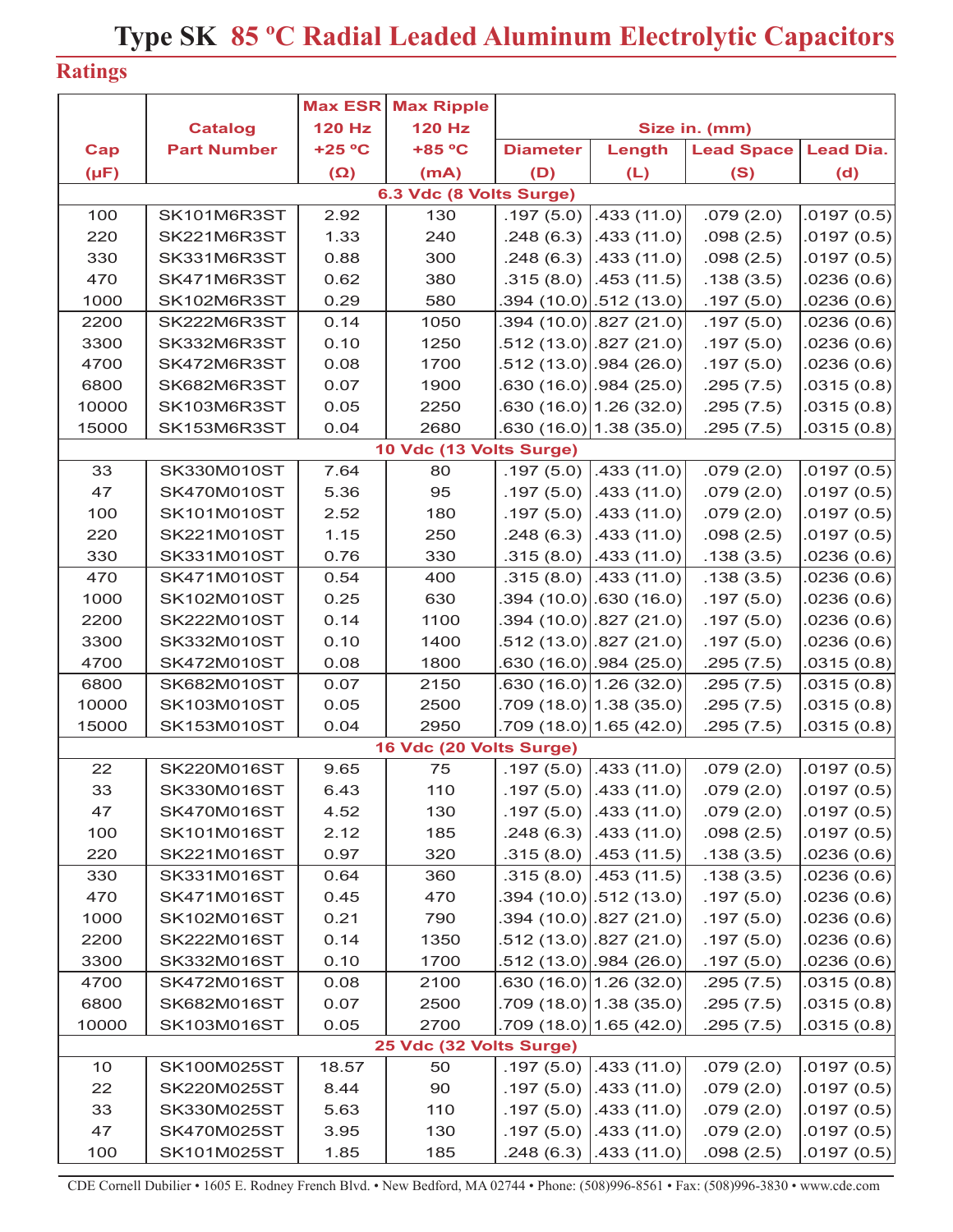|           |                                                              |               | <b>Max ESR Max Ripple</b> |                                                                    |                            |           |            |  |
|-----------|--------------------------------------------------------------|---------------|---------------------------|--------------------------------------------------------------------|----------------------------|-----------|------------|--|
|           | <b>Catalog</b>                                               | <b>120 Hz</b> | <b>120 Hz</b>             | Size in. (mm)                                                      |                            |           |            |  |
| Cap       | <b>Part Number</b>                                           | $+25$ °C      | +85 °C                    | Length<br><b>Lead Space</b><br><b>Lead Dia.</b><br><b>Diameter</b> |                            |           |            |  |
| $(\mu F)$ |                                                              | $(\Omega)$    | (mA)                      | (D)                                                                | (L)                        | (S)       | (d)        |  |
|           |                                                              |               | 25 Vdc (32 Volts Surge)   |                                                                    |                            |           |            |  |
| 220       | SK221M025ST                                                  | 0.84          | 320                       | .315(8.0)                                                          | .453(11.5)                 | .138(3.5) | .0236(0.6) |  |
| 330       | SK331M025ST                                                  | 0.56          | 420                       |                                                                    | .394 (10.0) 512 (13.0)     | .197(5.0) | .0236(0.6) |  |
| 470       | SK471M025ST                                                  | 0.39          | 540                       |                                                                    | $.394(10.0)$ .630 $(16.0)$ | .197(5.0) | .0236(0.6) |  |
| 1,000     | SK102M025ST                                                  | 0.18          | 950                       |                                                                    | .512 (13.0) .827 (21.0)    | .197(5.0) | .0236(0.6) |  |
| 2,200     | SK222M025ST                                                  | 0.14          | 1550                      |                                                                    | .512 (13.0) .984 (26.0)    | .197(5.0) | .0236(0.6) |  |
| 3,300     | SK332M025ST                                                  | 0.10          | 1950                      |                                                                    | .630 (16.0)  1.26 (32.0)   | .295(7.5) | .0315(0.8) |  |
| 4,700     | SK472M025ST                                                  | 0.08          | 2360                      |                                                                    | $.709(18.0)$ 1.38 (35.0)   | .295(7.5) | .0315(0.8) |  |
| 6,800     | SK682M025ST                                                  | 0.06          | 2550                      |                                                                    | .709 (18.0) 1.65 (42.0)    | .295(7.5) | .0315(0.8) |  |
|           |                                                              |               | 35 Vdc (44 Volts Surge)   |                                                                    |                            |           |            |  |
| 10        | SK100M035ST                                                  | 15.92         | 60                        | .197(5.0)                                                          | .433(11.0)                 | .079(2.0) | .0197(0.5) |  |
| 22        | SK220M035ST                                                  | 7.23          | 95                        | .197(5.0)                                                          | .433(11.0)                 | .079(2.0) | .0197(0.5) |  |
| 33        | SK330M035ST                                                  | 4.82          | 115                       | .197(5.0)                                                          | .433(11.0)                 | .079(2.0) | .0197(0.5) |  |
| 47        | SK470M035ST                                                  | 3.38          | 140                       | .248(6.3)                                                          | .433(11.0)                 | .098(2.5) | .0197(0.5) |  |
| 100       | SK101M035ST                                                  | 1.59          | 230                       | .315(8.0)                                                          | .453(11.5)                 | .138(3.5) | .0236(0.6) |  |
| 220       | SK221M035ST                                                  | 0.72          | 370                       | .394 (10.0)                                                        | .512(13.0)                 | .197(5.0) | .0236(0.6) |  |
| 330       | SK331M035ST                                                  | 0.48          | 490                       |                                                                    | .394 (10.0) .630 (16.0)    | .197(5.0) | .0236(0.6) |  |
| 470       | SK471M035ST                                                  | 0.33          | 640                       |                                                                    | $.394(10.0)$ .827 $(21.0)$ | .197(5.0) | .0236(0.6) |  |
| 1,000     | SK102M035ST                                                  | 0.15          | 1100                      |                                                                    | .512 (13.0) .827 (21.0)    | .197(5.0) | .0236(0.6) |  |
| 2,200     | SK222M035ST                                                  | 0.14          | 1800                      |                                                                    | $.630(16.0)$ 1.26 (32.0)   | .295(7.5) | .0315(0.8) |  |
| 3,300     | SK332M035ST                                                  | 0.10          | 2220                      |                                                                    | $.709(18.0)$ 1.38 (35.0)   | .295(7.5) | .0315(0.8) |  |
| 4,700     | SK472M035ST                                                  | 0.08          | 2400                      |                                                                    | .709 (18.0) 1.65 (42.0)    | .295(7.5) | .0315(0.8) |  |
|           |                                                              |               | 50 Vdc (63 Volts Surge)   |                                                                    |                            |           |            |  |
| 0.47      | SKR47M050ST                                                  | 282.33        | 5                         | .197(5.0)                                                          | .433(11.0)                 | .079(2.0) | .0197(0.5) |  |
| $1.0$     | <b>SK010M050ST</b>                                           | 132.70        | $10$                      | .197(5.0)                                                          | .433(11.0)                 | .079(2.0) | .0197(0.5) |  |
| 2.2       | SK2R2M050ST                                                  | 60.32         | 23                        | .197(5.0)                                                          | .433(11.0)                 | .079(2.0) | .0197(0.5) |  |
| 3.3       | SK3R3M050ST                                                  | 40.21         | 35                        | .197(5.0)                                                          | .433(11.0)                 | .079(2.0) | .0197(0.5) |  |
| 4.7       | SK4R7M050ST                                                  | 28.23         | 40                        | .197(5.0)                                                          | .433(11.0)                 | .079(2.0) | .0197(0.5) |  |
| 10        | <b>SK100M050ST</b>                                           | 13.27         | 65                        | .197(5.0)                                                          | .433 (11.0)                | .079(2.0) | .0197(0.5) |  |
| 22        | <b>SK220M050ST</b>                                           | 6.03          | 100                       | .197(5.0)                                                          | .433(11.0)                 | .079(2.0) | .0197(0.5) |  |
| 33        | SK330M050ST                                                  | 4.02          | 125                       | .248(6.3)                                                          | .433(11.0)                 | .098(2.5) | .0197(0.5) |  |
| 47        | <b>SK470M050ST</b>                                           | 2.82          | 150                       | .248(6.3)                                                          | .433(11.0)                 | .098(2.5) | .0197(0.5) |  |
| 100       | SK101M050ST                                                  | 1.33          | 250                       | .315(8.0)                                                          | .433(11.0)                 | .138(3.5) | .0236(0.6) |  |
| 220       | SK221M050ST                                                  | 0.60          | 440                       |                                                                    | .394 (10.0) .630 (16.0)    | .197(5.0) | .0236(0.6) |  |
| 330       | SK331M050ST                                                  | 0.40          | 580                       |                                                                    | .394 (10.0) .827 (21.0)    | .197(5.0) | .0236(0.6) |  |
| 470       | SK471M050ST                                                  | 0.28          | 760                       |                                                                    | .512 (13.0) .827 (21.0)    | .197(5.0) | .0236(0.6) |  |
| 1,000     | SK102M050ST                                                  | 0.13          | 1350                      |                                                                    | $.630(16.0)$ .984 (25.0)   | .295(7.5) | .0315(0.8) |  |
| 2,200     | SK222M050ST                                                  | 0.14          | 2090                      |                                                                    | $.709(18.0)$ 1.38 (35.0)   | .295(7.5) | .0315(0.8) |  |
| 3,300     | SK332M050ST                                                  | 0.10          | 2320                      |                                                                    | $.709(18.0)$ 1.65 (42.0)   | .295(7.5) | .0315(0.8) |  |
|           |                                                              |               | 63 Vdc (79 Volts Surge)   |                                                                    |                            |           |            |  |
| 0.47      | SKR47M063ST                                                  | 254.10        | 5                         | .197(5.0)                                                          | .433(11.0)                 | .079(2.0) | .0197(0.5) |  |
| $1.0$     | SK010M063ST                                                  | 119.43        | $10$                      | .197(5.0)                                                          | .433(11.0)                 | .079(2.0) | .0197(0.5) |  |
| 2.2       | SK2R2M063ST                                                  | 54.28         | 29                        | .197(5.0)                                                          | .433(11.0)                 | .079(2.0) | .0197(0.5) |  |
| 3.3       | SK3R3M063ST                                                  | 36.19         | 40                        | .197(5.0)                                                          | .433(11.0)                 | .079(2.0) | .0197(0.5) |  |
| 4.7       | SK4R7M063ST                                                  | 25.41         | 45                        | .197(5.0)                                                          | .433(11.0)                 | .079(2.0) | .0197(0.5) |  |
| 10.0      | SK100M063ST                                                  | 11.94         | 70                        | .197(5.0)                                                          | .433(11.0)                 | .079(2.0) | .0197(0.5) |  |
|           | * Note max leakage current ≥100 Vdc is measured at 3 minutes |               |                           |                                                                    |                            |           |            |  |

CDE Cornell Dubilier • 1605 E. Rodney French Blvd. • New Bedford, MA 02744 • Phone: (508)996-8561 • Fax: (508)996-3830 • www.cde.com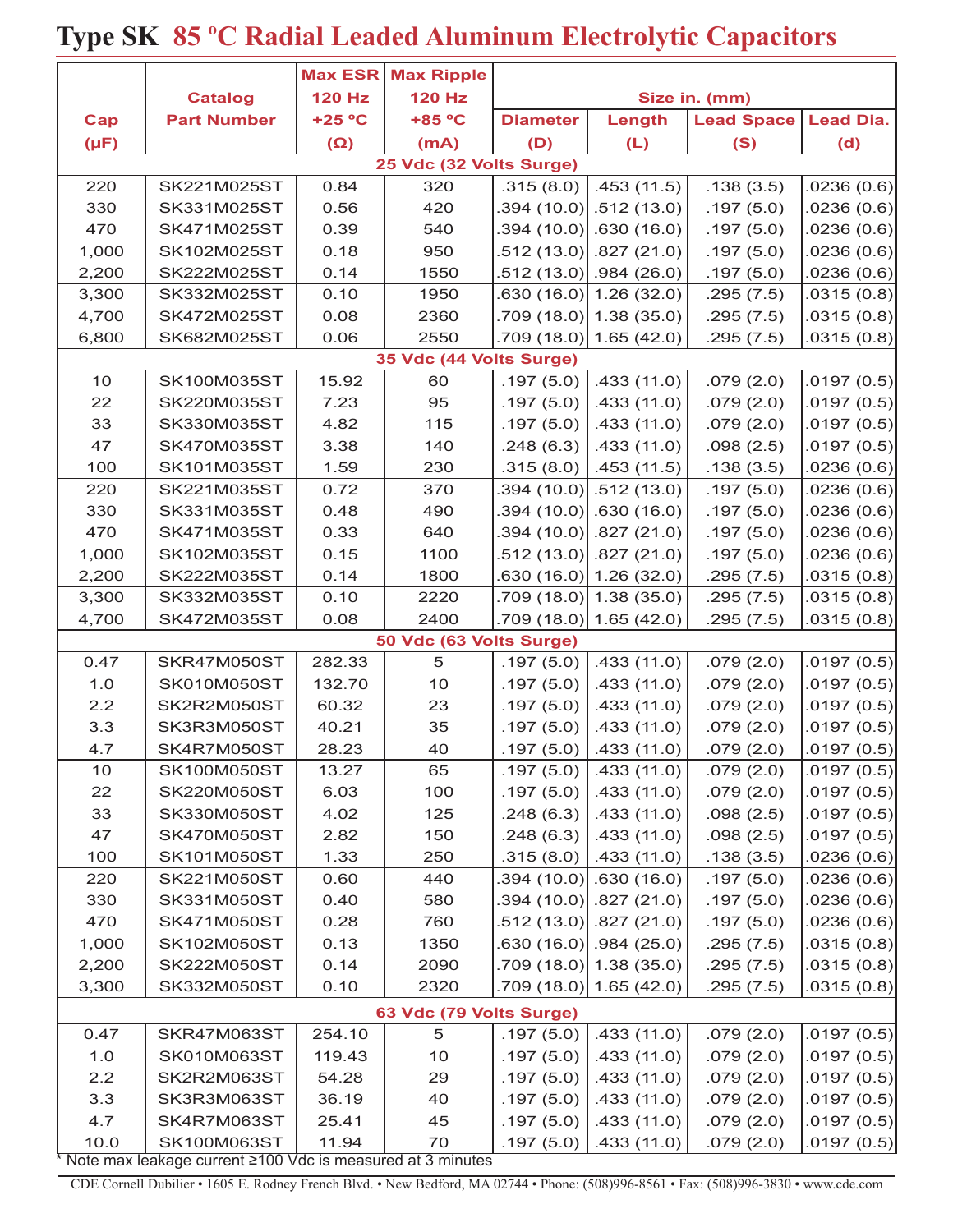|              |                    |               | <b>Max ESR Max Ripple</b> |                                                                    |                                |           |            |
|--------------|--------------------|---------------|---------------------------|--------------------------------------------------------------------|--------------------------------|-----------|------------|
|              | <b>Catalog</b>     | <b>120 Hz</b> | <b>120 Hz</b>             | Size in. (mm)                                                      |                                |           |            |
| Cap          | <b>Part Number</b> | $+25 °C$      | +85 °C                    | <b>Lead Space</b><br><b>Lead Dia.</b><br><b>Diameter</b><br>Length |                                |           |            |
| $(\mu F)$    |                    | $(\Omega)$    | (mA)                      | (D)                                                                | (L)                            | (S)       | (d)        |
|              |                    |               | 63 Vdc (79 Volts Surge)   |                                                                    |                                |           |            |
| 22           | SK220M063ST        | 5.43          | 115                       |                                                                    | $.248(6.3)$ .433 (11.0)        | .098(2.5) | .0197(0.5) |
| 33           | SK330M063ST        | 3.62          | 140                       | .248(6.3)                                                          | .433(11.0)                     | .098(2.5) | .0197(0.5) |
| 47           | <b>SK470M063ST</b> | 2.54          | 190                       |                                                                    | $.315(8.0)$ .433 (11.0)        | .138(3.5) | .0236(0.6) |
| 100          | SK101M063ST        | 1.19          | 300                       |                                                                    | .394 (10.0) 512 (13.0)         | .197(5.0) | .0236(0.6) |
| 220          | SK221M063ST        | 0.54          | 490                       |                                                                    | .394 (10.0) .827 (21.0)        | .197(5.0) | .0236(0.6) |
| 330          | SK331M063ST        | 0.36          | 680                       |                                                                    | .512 (13.0) $ .827$ (21.0) $ $ | .197(5.0) | .0236(0.6) |
| 470          | SK471M063ST        | 0.25          | 880                       |                                                                    | .512 (13.0) .984 (26.0)        | .197(5.0) | .0236(0.6) |
| 1,000        | SK102M063ST        | 0.12          | 1550                      |                                                                    | $.630(16.0)$ 1.26 (32.0)       | .295(7.5) | .0315(0.8) |
|              |                    |               | 100 Vdc (125 Volts Surge) |                                                                    |                                |           |            |
| 0.47         | SKR47M100ST        | 225.87        | 10                        |                                                                    | $.197(5.0)$ $.433(11.0)$       | .079(2.0) | .0197(0.5) |
| $\mathbf{1}$ | <b>SK010M100ST</b> | 106.16        | 21                        | .197 $(5.0)$                                                       | .433(11.0)                     | .079(2.0) | .0197(0.5) |
| 2.2          | SK2R2M100ST        | 48.25         | 30                        |                                                                    | $.197(5.0)$ $.433(11.0)$       | .079(2.0) | .0197(0.5) |
| 3.3          | SK3R3M100ST        | 32.17         | 40                        | .197 $(5.0)$                                                       | .433(11.0)                     | .079(2.0) | .0197(0.5) |
| 4.7          | SK4R7M100ST        | 22.59         | 50                        | .197(5.0)                                                          | .433(11.0)                     | .079(2.0) | .0197(0.5) |
| 10           | <b>SK100M100ST</b> | 10.62         | 75                        |                                                                    | $.248(6.3)$ .433 (11.0)        | .098(2.5) | .0197(0.5) |
| 22           | SK220M100ST        | 4.83          | 130                       |                                                                    | $.315(8.0)$ $.433(11.0)$       | .138(3.5) | .0236(0.6) |
| 33           | SK330M100ST        | 3.22          | 170                       |                                                                    | .394 (10.0) $ .512$ (13.0) $ $ | .197(5.0) | .0236(0.6) |
| 47           | <b>SK470M100ST</b> | 2.26          | 230                       |                                                                    | .394 (10.0) $ .630$ (16.0) $ $ | .197(5.0) | .0236(0.6) |
| 100          | SK101M100ST        | 1.06          | 400                       |                                                                    | .512 (13.0) .827 (21.0)        | .197(5.0) | .0236(0.6) |
| 220          | SK221M100ST        | 0.48          | 710                       |                                                                    | $.630(16.0)$ .984 $(25.0)$     | .295(7.5) | .0315(0.8) |
| 330          | SK331M100ST        | 0.32          | 860                       |                                                                    | $.630(16.0)$ .984 (25.0)       | .295(7.5) | .0315(0.8) |
| 470          | SK471M100ST        | 0.23          | 1100                      |                                                                    | .630 (16.0) 1.26 (32.0)        | .295(7.5) | .0315(0.8) |
|              |                    |               | 160 Vdc (200 Volts Surge) |                                                                    |                                |           |            |
| 0.47         | SKR47M160ST        | 423.50        | 12.0                      |                                                                    | $.248(6.3)$ .433 (11.0)        | .098(2.5) | .0197(0.5) |
| $1.0$        | <b>SK010M160ST</b> | 199.04        | 17.0                      | .248(6.3)                                                          | .433(11.0)                     | .098(2.5) | .0197(0.5) |
| 2.2          | SK2R2M160ST        | 90.47         | 26.0                      |                                                                    | $.248(6.3)$ .433 (11.0)        | .098(2.5) | .0197(0.5) |
| 3.3          | SK3R3M160ST        | 60.32         | 35.0                      |                                                                    | $.248(6.3)$ .433 (11.0)        | .098(2.5) | .0197(0.5) |
| 4.7          | SK4R7M160ST        | 42.35         | 40.0                      |                                                                    | $.248(6.3)$ .433 (11.0)        | .098(2.5) | .0197(0.5) |
| 10           | <b>SK100M160ST</b> | 19.90         | 65.0                      |                                                                    | $.315(8.0)$ $.433(11.0)$       | .138(3.5) | .0236(0.6) |
| 22           | <b>SK220M160ST</b> | 9.05          | 110.0                     |                                                                    | $.394(10.0)$ .630 $(16.0)$     | .197(5.0) | .0236(0.6) |
| 33           | SK330M160ST        | 6.03          | 150.0                     |                                                                    | $.394(10.0)$ .827 $(21.0)$     | .197(5.0) | .0236(0.6) |
| 47           | <b>SK470M160ST</b> | 4.23          | 180.0                     |                                                                    | .512 (13.0) .827 (21.0)        | .197(5.0) | .0236(0.6) |
| 100          | SK101M160ST        | 1.99          | 300.0                     |                                                                    | $.512(13.0)$ .984 $(26.0)$     | .197(5.0) | .0236(0.6) |
| 220          | SK221M160ST        | 0.90          | 510.0                     |                                                                    | $.630(16.0)$ 1.42 (36.0)       | .295(7.5) | .0315(0.8) |
| 330          | SK331M160ST        | 0.60          | 600.0                     |                                                                    | .709 (18.0) 1.65 (42.0)        | .295(7.5) | .0315(0.8) |
|              |                    |               | 200 Vdc (250 Volts Surge) |                                                                    |                                |           |            |
| 0.47         | SKR47M200ST        | 423.50        | 12                        |                                                                    | $.248(6.3)$ $.433(11.0)$       | .098(2.5) | .0197(0.5) |
| $1.0$        | <b>SK010M200ST</b> | 199.04        | 17                        |                                                                    | $.248(6.3)$ .433 (11.0)        | .098(2.5) | .0197(0.5) |
| 2.2          | SK2R2M200ST        | 90.47         | 26                        |                                                                    | $.248(6.3)$ .433 (11.0)        | .098(2.5) | .0197(0.5) |
| 3.3          | SK3R3M200ST        | 60.32         | 35                        | .248(6.3)                                                          | .433(11.0)                     | .098(2.5) | .0197(0.5) |
| 4.7          | SK4R7M200ST        | 42.35         | 45                        |                                                                    | $.315(8.0)$ $.433(11.0)$       | .138(3.5) | .0236(0.6) |
| 10           | <b>SK100M200ST</b> | 19.90         | 70                        |                                                                    | $.394(10.0)$ .512 $(13.0)$     | .197(5.0) | .0236(0.6) |
| 22           | SK220M200ST        | 9.05          | 110                       |                                                                    | .394 (10.0) .827 (21.0)        | .197(5.0) | .0236(0.6) |
| 33           | SK330M200ST        | 6.03          | 160                       |                                                                    | $.512(13.0)$ .827 $(21.0)$     | .197(5.0) | .0236(0.6) |
| 47           | <b>SK470M200ST</b> | 4.23          | 180                       |                                                                    | .512 (13.0) .827 (21.0)        | .197(5.0) | .0236(0.6) |

\* Note max leakage current ≥100 Vdc is measured at 3 minutes